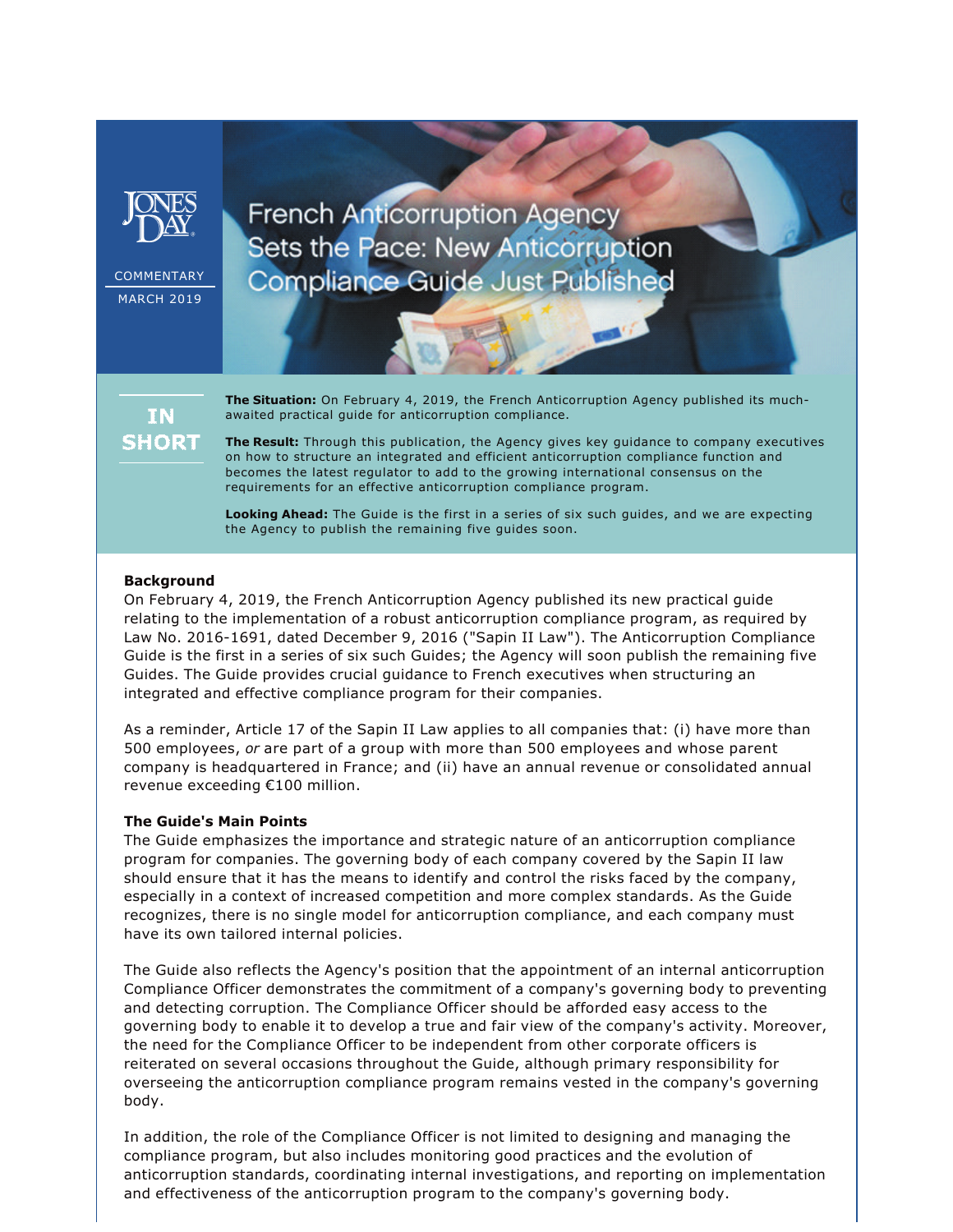The Guide calls for the involvement of the Compliance Officer in the implementation of strategic projects and in making structuring decisions, including with respect to mergers and acquisitions, restructuring projects, investment projects in new countries, accessing new markets, and marketing new products.

> Although measures contained in the Guide are mere suggestions, in case of an inspection by the Agency, the existence of an integrated and independent compliance function would likely be an indicator of the effectiveness of the anticorruption program.



The adequacy of compliance resources is also addressed by the Guide. In this regard, the Guide provides that the Compliance Officer should have the necessary resources to carry out his or her mission. More specifically, the budget for the compliance program should cover the compliance team's financial support, the use of external advisors, training, the implementation of an IT system to assess the integrity of third parties, and the production of periodic reports and evaluations.

The anticorruption compliance program applies to all parts of the company and all staff. In addition, it should be well coordinated with the other areas of compliance such as anti-money laundering, ethics, and insider trading. As a result, the Compliance Officer may also intervene in several compliance areas beyond anticorruption. The Guide suggests the use of matrixes showing roles and responsibilities of all stakeholders within each process of the group.

The Guide recommends the appointment of a Compliance Officer who has good knowledge of the company and is able to adopt a multifaceted approach. Being trained in anticorruption compliance is a clear asset for this position. Moreover, although measures contained in the Guide are mere suggestions, in the case of an inspection by the Agency, the existence of an integrated and independent compliance function would likely be an indicator of the effectiveness of the anticorruption program.

Finally, the Guide reiterates the liability regime applicable in the case of alleged corrupt activities. The company's chief executive is responsible for the implementation of the anticorruption compliance program. The chief executive and the company itself remain administratively liable in the event of a failure to establish and implement the anticorruption program. However, in the case of corruption, any persons involved in the commission of the offense, including the Compliance Officer, may be subject to prosecution. The Compliance Officer may also be exposed to disciplinary sanctions with respect to the commission of corrupt acts that he or she was in a position to prevent.

#### **Part of a Growing International Trend**

"

The Guide is the latest addition to what is now a growing international trend. Governments around the world are promulgating official guidance regarding anticorruption compliance programs and the role of Compliance Officers. In addition to this Guide in France, countries such as the United States, the United Kingdom, and Brazil, among others, have provided detailed guidance on the creation and management of effective anticorruption compliance programs.

For example, in 2011, the United Kingdom's Ministry of Justice published "The Bribery Act 2010 Guidance," offering companies guidance on implementing adequate anticorruption compliance procedures. The United States government has summarized its views on the key components of an effective compliance program in publications such as the Department of Justice's ("DOJ") and Securities and Exchange Commission's 2012 "A Resource Guide to the U.S. Foreign Corrupt Practices Act" and also in the DOJ Criminal Division Fraud Section's 2017 "Evaluation of Corporate Compliance Programs."

There is no doubt that governments and regulators are learning from each other, as well as seeking to normalize good practice for effective compliance programs in their own jurisdictions. As a result, much of the guidance contained in France's Anticorruption Compliance Guide will also be relevant to global companies that are looking to develop their own compliance systems further and/or "future-proof" those systems against heightened global expectations about what constitutes "effective" anticorruption compliance.